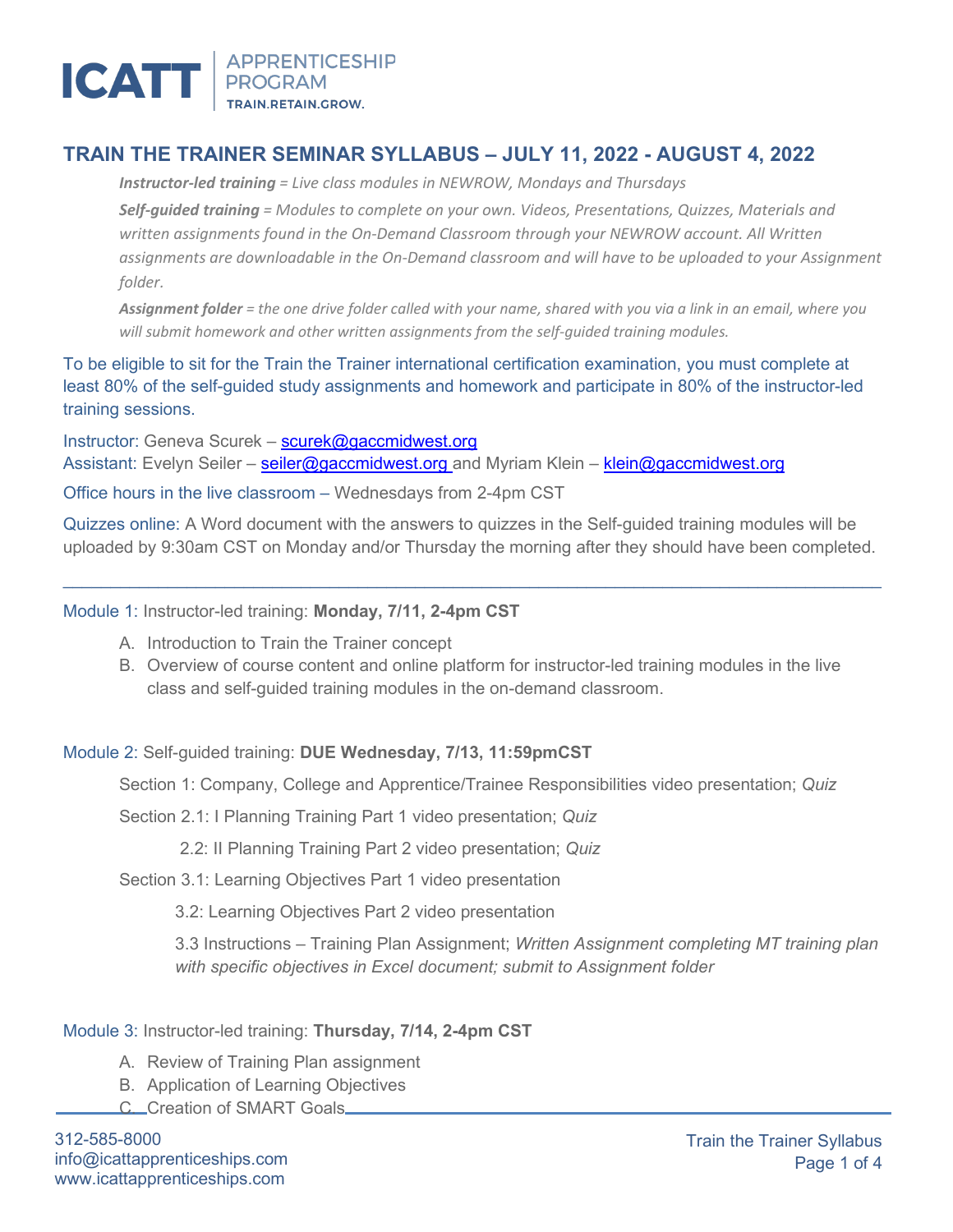

**Homework:** Using specific objectives from training plan assignment – turn specific objectives into SMART Specific Objectives, or create new SMART specific objectives: **DUE Sunday, 7/14, 11:59pm CST; submit to Assignment folder**

# Module 4: Self-guided training: **DUE Sunday, 7/17, 11:59pmCST**

Section 4: Learning Domains video presentation, *Quiz*

Section 5: Learning Types/Styles video presentation

Section 6: Memory Retention video presentation

6.1 Video – "Learning styles and the importance of critical self-reflection" | Tesia Marshik; *Tesia Talk - Writing Prompt - answer questions; submit to Assignment folder*

## Module 5: Instructor-led training: **Monday, 7/18, 2-4pm CST**

- A. Review of SMART Specific Objectives homework and Learning Domains quiz
- B. Application of Learning Types/styles and Memory Retention
- C. Discussion on Tesia's talk,
- D. Mini Group presentations on Modules 1-4

**Homework:** SMART Specific objectives with explanation of Learning Domain and Preferred learning style: **DUE Wednesday, 7/20, 11:59pm CST**

## Module 6: Self-guided training: **DUE Wednesday, 7/20, 11:59pmCST**

Section 7: Giving/Receiving Feedback

Section 8: Training & Progress Checking Methods

- 8. Training and Progress Checking Methods
- 8.1 Verbal Methods video presentation; *Quiz*
- 8.2 Demonstration Methods video presentation; *Quiz*
- 8.3 How to Tie a Tie video presentation; *Written questions; submit to assignment folder*

*8-8.3 Written assignment; Training Methods Chart, submit to assignment folder*

Module 7: Instructor-led training: **Thursday, 7/21, 2-4pm CST**

- A. Review of Feedback
- B. Application of Tutorial Dialogue
- C. Application of 4-Step Method
- D. Review of Training Methods Chart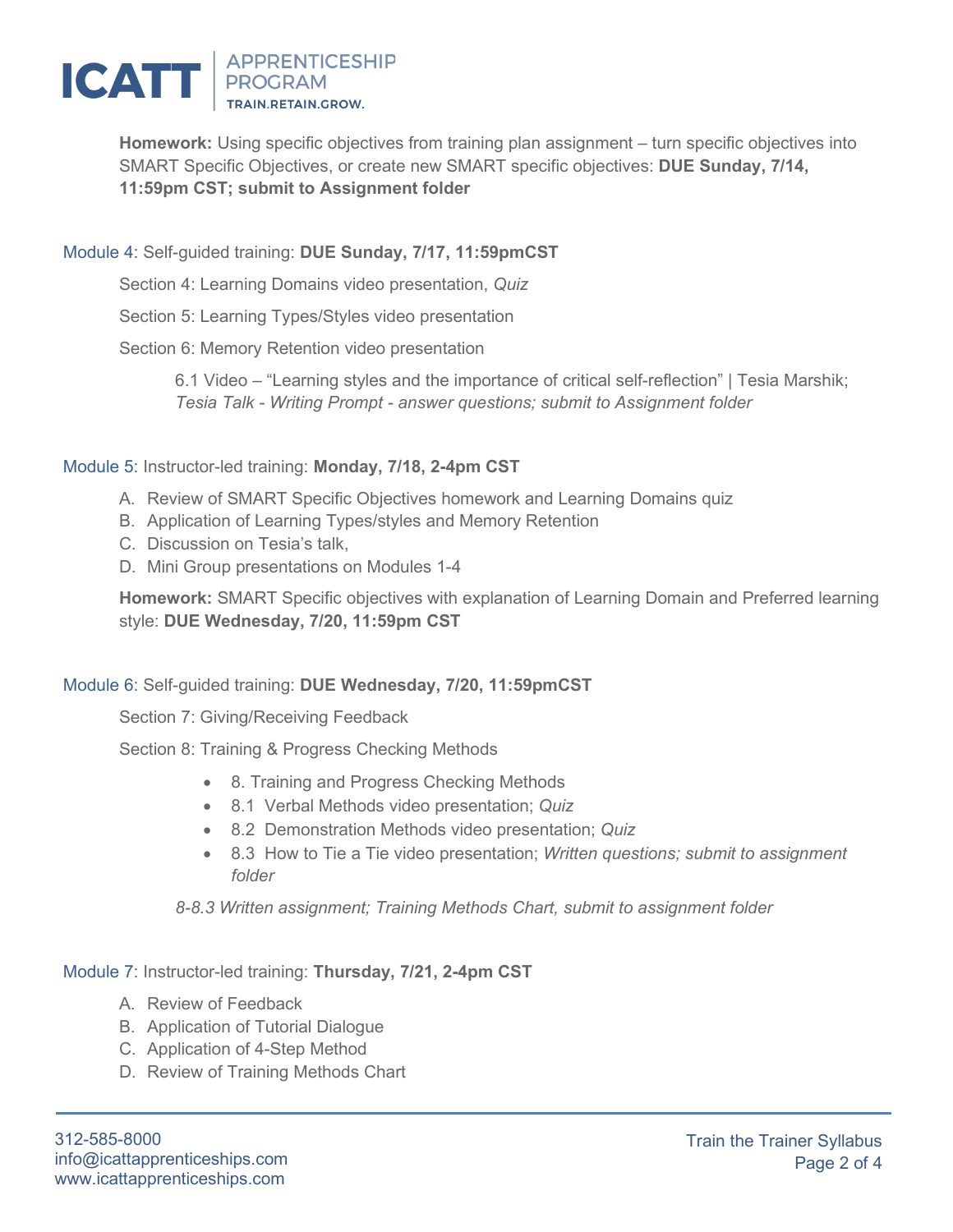

# Module 8: Self-guided training: **DUE Sunday, 7/24, 11:59pmCST**

Section 8 cont: Training & Progress Checking Methods

- 8.4 Action Oriented Methods and the Model for Complete Action video presentation; *Quiz*
- 8.5 Project method video presentation; *Written assignment submit to assignment folder*
- 8.6 Guided Text method video presentation; *Written assignment combined with 8.5 submit to folder*
- 8.7 Role Play video presentation
- 8.8 Behavioral methods and training overview video presentation; *Quiz*

*8.4-8.8 Written assignment: complete training methods chart for Action Oriented Methods and Behavioral Methods; submit to Assignment folder*

#### Module 9: Instructor-led training: **Monday, 7/25, 2-4pm CST**

- A. Review of Model for Complete Action
- B. Application of Project method and Guided text method
- C. Training methods Case study training scenario
- D. Review of Training Methods Charts

**Homework:** Analyze SMART Specific Objectives with Training Methods Charting: **Due Wednesday, 7/27, 11:59pm CST, submit to assignment folder**

## Module 10: Self-guided training: **DUE Wednesday, 7/27, 11:59pmCST**

Section 10: Communication video presentation

- 10.1 Youtube video Four Sides Communication Model: *Written assignment; submit to assignment folder*
- 10.2 (Optional) video 10 Ways to have a better conversation
- Section 11: Conflict Management video presentation; *Written assignment; submit to assignment folder*.

Section 12: Being a Mentor/Trainer video presentation

12.1 Ted Talk video – The psychology of self-motivation | Scott Geller: *Written assignment; submit to assignment folder*

#### Module 11: Instructor-led training: **Thursday, 7/28, 2-4pm CST**

- A. Review of Training Methods
- B. Communication Activity
- C. Conflict Management discussion based on written assignment from Module 10
- D. Overview Responsibilities of a Trainer/Mentor